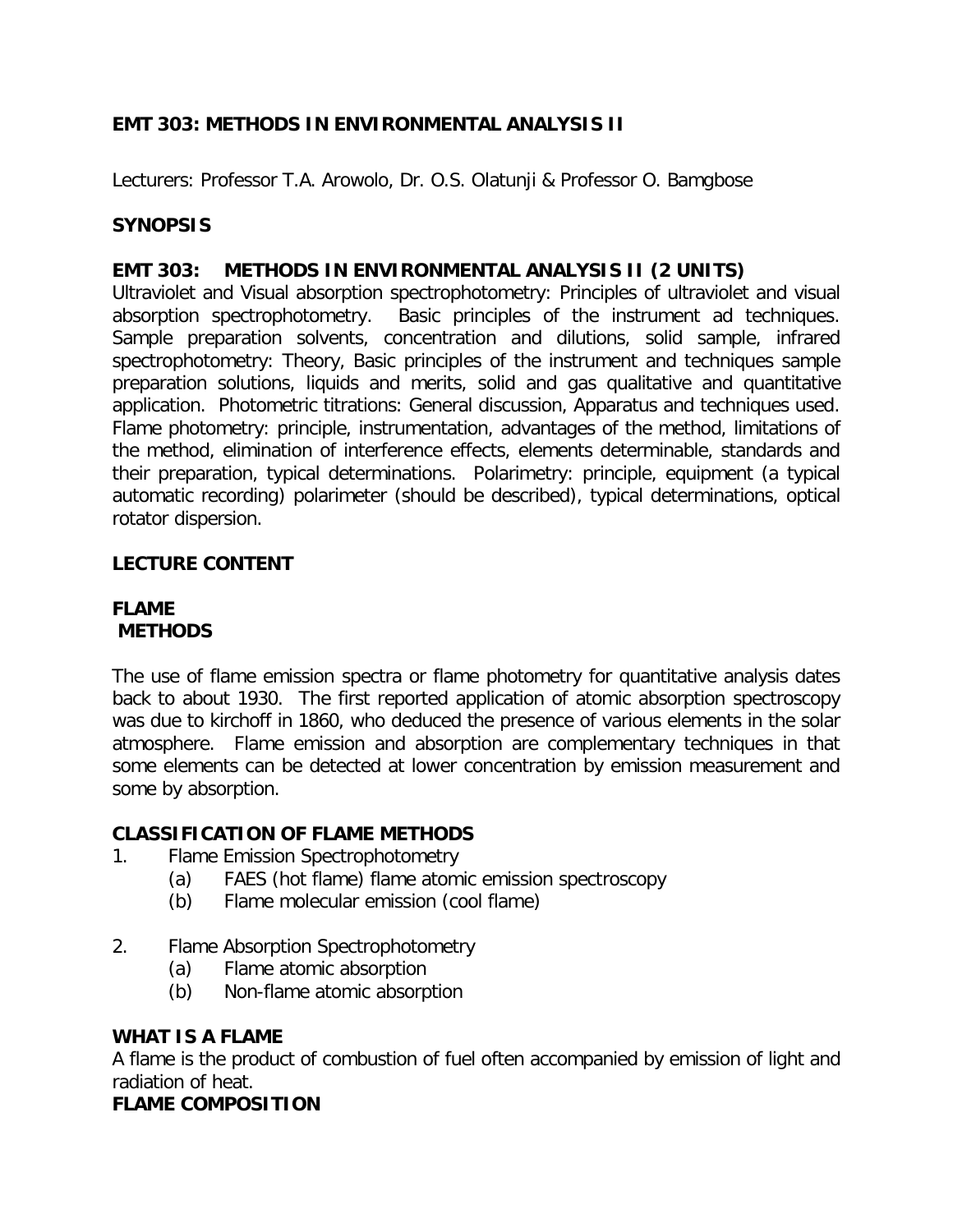Analytically we are interested in burning of gaseous fuels for production of flame  $Flame = fuel + oxidant$ Fuels: - hydrocarbon fuels  $(C_2H_2, C_3H_8, C_4H_{10})$  hydrogen and air. Oxidants are oxygen, nitrous oxide

It is possible to dilute the flame i.e. reducing the temperature. Inert diluents are used so that it does not impact any interference to the flame e.g.  $N_2$ , He and Ar. It means that the flame can at times consist of fuel, inert diluents and oxidant. Flames are therefore dependant on type of fuels and ratio of mixture

| Flame                   | flame temp $\mathrm{O}$ k | Burning velocity CmS <sup>-1</sup> |
|-------------------------|---------------------------|------------------------------------|
| Air propane             | 2,000                     | 40                                 |
| Air acetylene           | 2,600                     | 160                                |
| Oxy acetylene           | 3,080                     | 1130                               |
| $Air - H2$              | 1,000                     | 20                                 |
| $CH_4$ - H <sub>2</sub> | 2,670                     | 1,000                              |

# **FLAME CELL**

Gases start to burn in the region of primary reaction. There is incomplete combustion in this zone and as such radicals are formed. Flame colour is blue due to emission of radicals produced in the excited state. This emission is usually due to the  $C_2$  band and CH (flame background)

| $CH + O2$       | CO., OH, $C_2$ |
|-----------------|----------------|
| $N_2O + C_2H_2$ | CO., CN. OH    |

Depending on the amount of fuel used, the flame can be fuel rich or fuel lean. This flame background is also referred to as the background noise. The radicals move up to the interconal zone, this zone is the most important analytically as a result of the thermodynamic equilibrium set up and also because of the little background emission in the interconal zone. The primary reaction zone has a lower flame temp than the interconal zone.

The secondary combustion or diffusion zone is aided by atmospheric air. The combustion of the radicals is completed in this region. Temp in this region is lower than that of other regions due to dilution from atmospheric air  $CO + O$   $CO^2$  $OH + O$   $H_2O$ 

#### **FLAME EMISSION SPECTROPHOTOMETRY**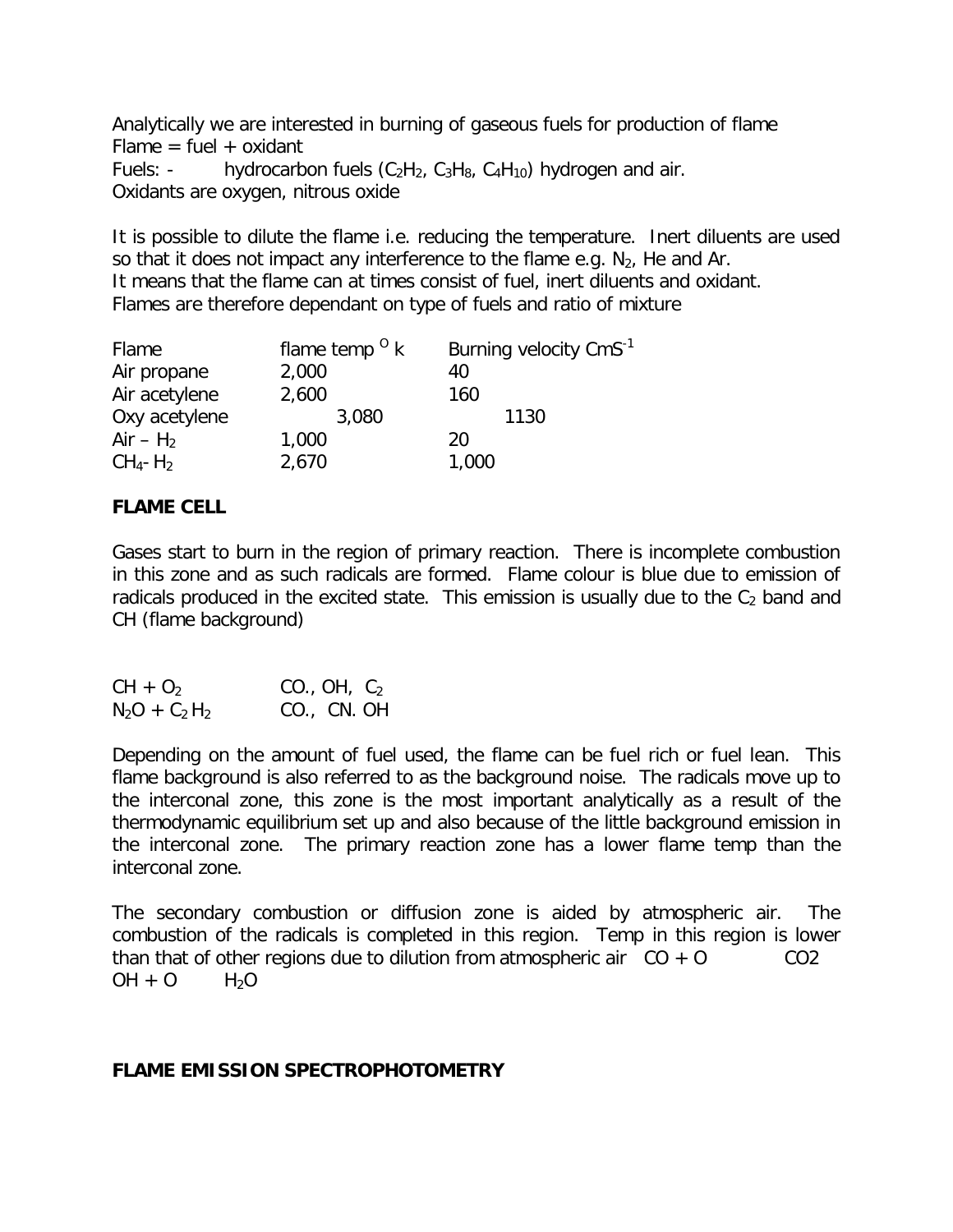In flame emission spectrometry a fine aerosol of the sample solution following nebulization is introduced into a flame where it is desolvated, vaporized and atomized. Subsequently, atoms and molecules are raised to an excited electronic state via thermal collisions with the constituents of the partially burned flame glasses. Upon their return to a lower or ground electronic state, the excited atoms and molecules emit radiations that are characteristic for each. The emitted radiation passes through a monochromatic (filter) that isolates the desired feature which is then registered by a photo detector whose output is amplified and read on a meter or recorder.

In summary flame emission spectrometry is the measurement of light emitted by excited ground state atoms. Any emission by ions and molecules are termed as interference.

The purpose of a flame is to (a) produce atoms (b) thermal energy to release atoms from chemical bonds and (c) excitation

Processes occurring when analyte solution is introduced into flame.

It is possible to have association with flame radicals and also to have interference in the form of molecular emission or emission from ionization.

Ionization is prevented by introducing ionization suppressors e.g. when analyzing for Na+, K is introduced because K ionizes faster than Na. Using NaCl solution as an analyte introduced into a flame

# **INSTRUMENTATION**

Consists of three main components

- (a) Excitation source
- (b) Spectral wave length selection device
- (c) Detector
- (d) Read out

The excitation source is the flame. The instrumentation is nearly the same as that for flame atomic absorption except for the source

# **ATOMIZATION, EXCITATION SOURCE**

The sample solution is mixed with the oxidant to form an aerosol in which the sample is turned into droplets and the bigger droplets pass out from the drain.When a sample is introduced, emission is expected in all directions. To contain this, a concave mirror is introduced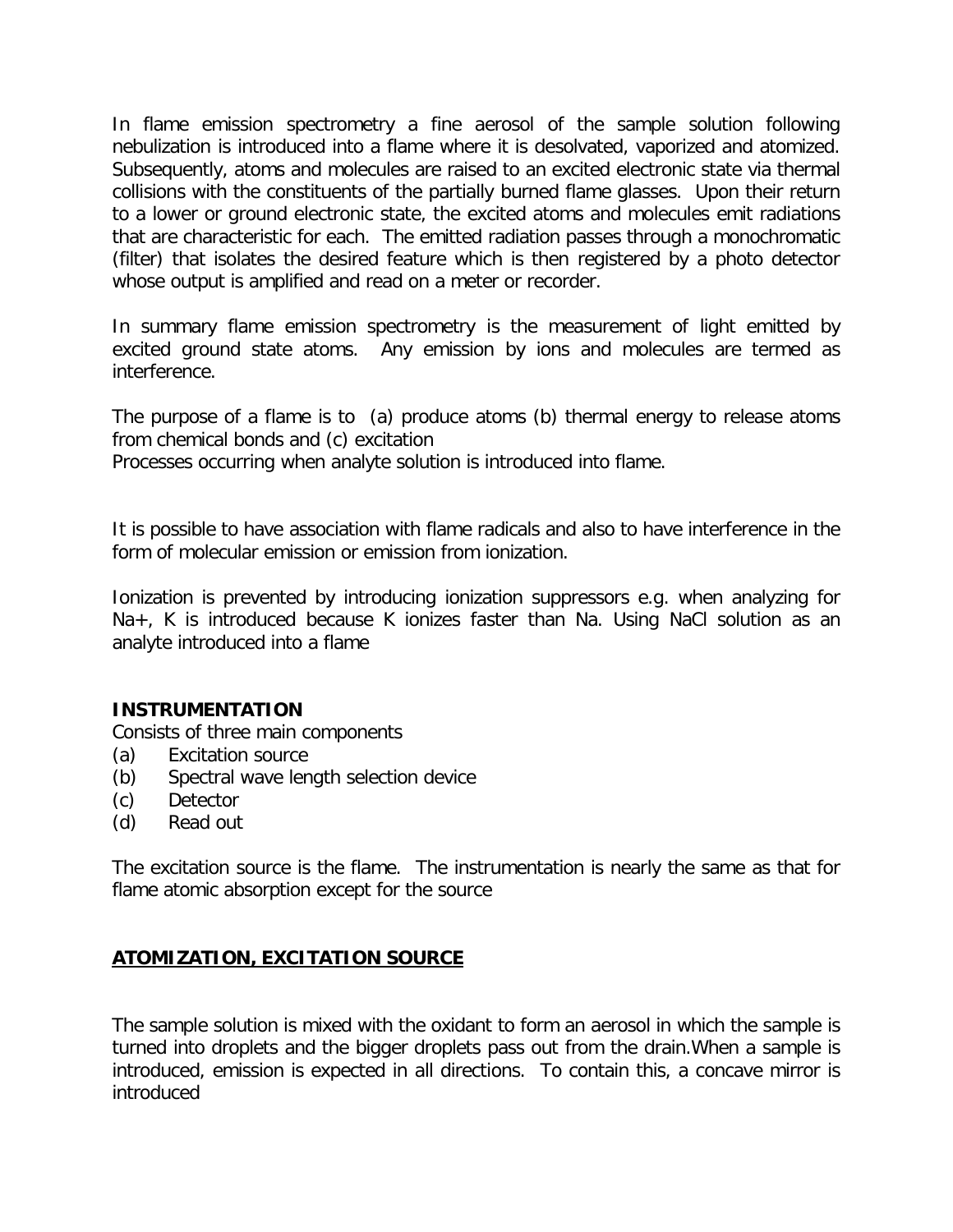For a simple flame photometer the instrumentation is nearly the same with FAEC. The difference lies in the oxidant which is propane. The monochromator, a light filter while the detector is a photo cell and the read out, a moving coil galvanometer

# **TYPES OF BURNERS**

### **Total Consumption Burner**

Sample is aspirated directly into the flame and as the name implies the entire sample supposedly is consumed by the burner. However the droplet size varies widely. The mean diameter is 20µm and some particles are in excess of 40µm. The larger droplets pass completely though the flame without even being totally evaporated and as a result, the overall efficiency is poor. The incomplete vaporization of metal from the larger aerosol particles also makes this burner more prone to chemical interference effects than the pre-mix burner.

#### **PREMIX BURNERS**

The sample is mixed with the fuel and oxidant in a mixing chamber before being burnt. The larger droplets which would otherwise pass through the flame unexcited are removed and the remaining sample about 10 – 20% enters the burner. The average drop size entering the flame in a premix burner is less than 10µm. This burner has an increased signal to noise ratio. Usually a long narrow burner which provides a longer path length for absorption is used and this results in it's been quiet in action. The removal of the larger droplets and the laminar flow characteristics of this type of burner make the flame more stable than the turbulent flame of the total consumption burner. A problem with the pre-mix burner is that the flame may burn back into the mixing chamber and cause an explosion. This is prevented by using narrow burner slots.

#### **SPECTRAL SELECTION DEVICE**:-

- (i) Use of optical light filters
- (ii) Monochromators Prisms and Gratings

#### OPTICAL LIGHT FILTERS

Usually made of colored liquids or coloured glass (thin film of gelatin containing dyes). It absorbs all unwanted wavelength and transmits only desired wavelength. A broad spectrum is usually got because of broadness of glass and it :. Allows lot of light (even those not associated with emission from samples)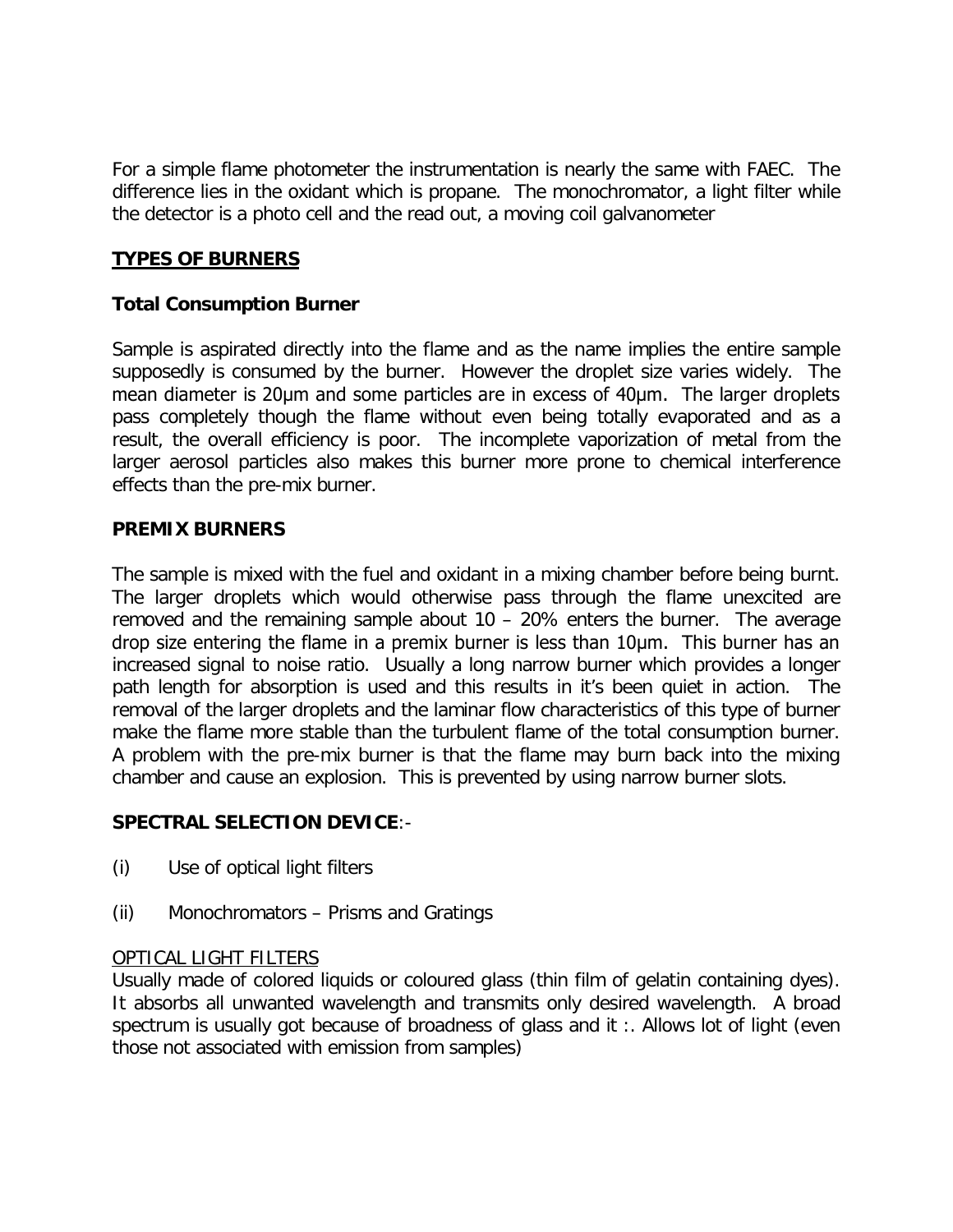Prisms:- Separate the wavelength by refraction. Material of prism changes depending on the wave length e.g 400 – 1000nm glass < 400 quartz or fused silica prism

Prisms give a single order spectrum. The prism is rotated until the desired wave length passes through the slit. The incident ray is also reflected and as such the intensity of the refracted light is reduced and as such amplification is required.

Resolving power of a monochromator

e.g 240.0nm  $240 + 244 = 242$ 244.0nm 2

 $R = 242 = 60.5$ 4

The higher the resolving power the better the monochromator

**Grating:**- Dependent upon the diffences in path length experienced by a wave front incident at an angle to the individual surfaces of the grating

Path differences from adjacent surfaces or groves  $=$  dsin  $-$  dsinr

 $i =$  angle of incident

 $r =$  angle of reflection

 $d =$  distance between groves

Spectra selection is by diffraction. It consist of several closed lining (consists of ruled lines on a glass or metal.) There can be about 100- 200 lines per nm. Therefore there exist many resolving surfaces for the light.

The greater the no of lines the better the grating.

Because of the path diff, wave front interferes with each other except the path difference is an integral of a wavelength  $nl = d$  (sin<sub>i</sub> + sin r) this equation is satisfied by a single wavelength at a time. A grating is more efficient than a prism. Produces second order spectra. Rotation of the grating changes the angle of incidence by bringing a diff wavelength in a position to satisfy the equation.

# **DETECTORS**

# **Barrier layer Cell**

The emission from the sample releases photons.

The intensity of a light is proportional to the number of photons. The energy of the photons releases electrons from the selenium layer, and these are reflected back to the Ag layer since the electrons cannot pass from the Se layer to the Fe layer as the charges are both Negative. The electrons will therefore be repelled from the cathode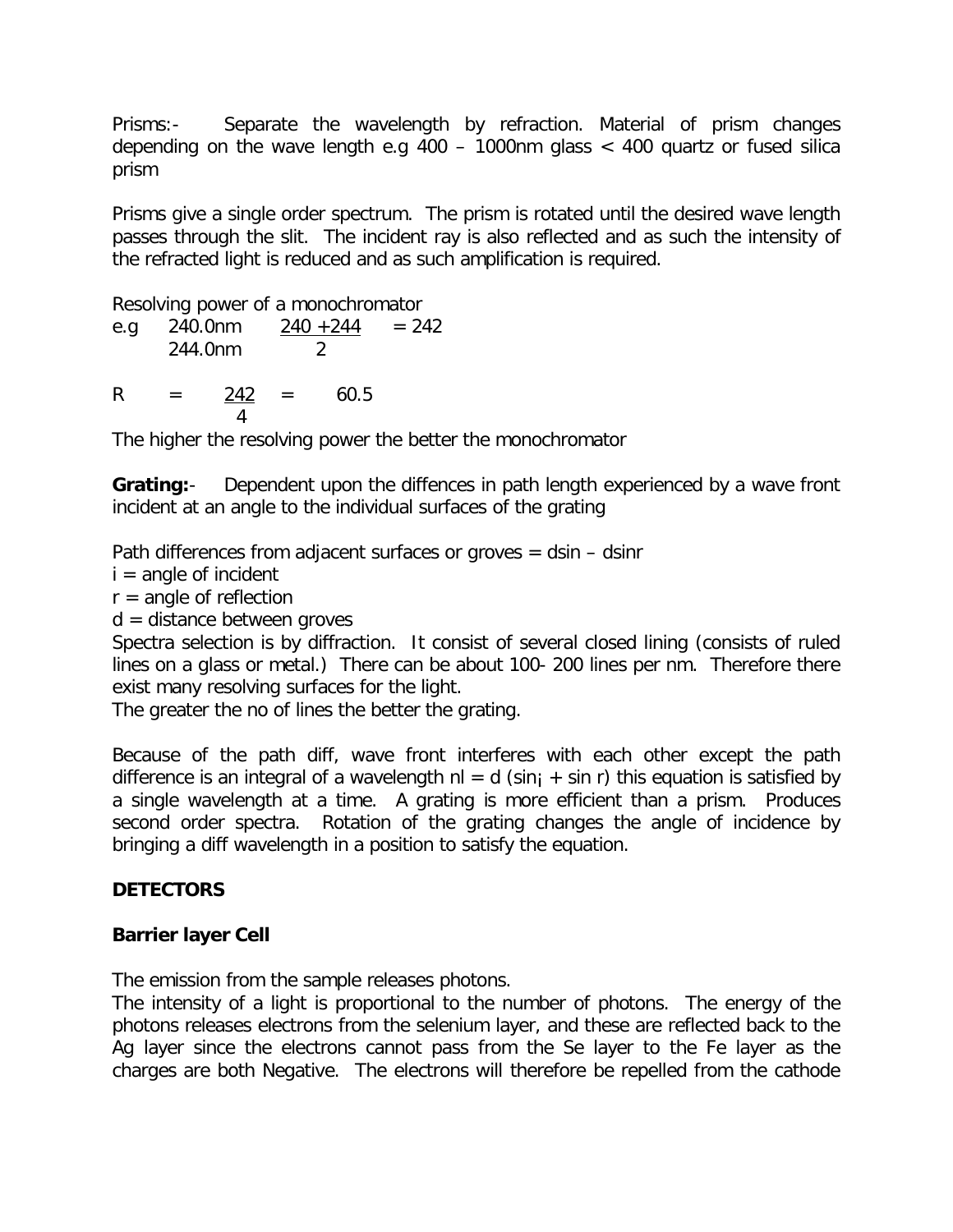surface (Fe). The number of electrons produced will be proportional to the deflection observed on the moving coil galvanometer.

### **Disadvantages**

The detector has a low internal resistance and as such is affected by fatigue effect (sudden exposure to high intensities of incident light.) The current cannot be amplified. **Advantages**

It is potable and rugged, it is of low cost, Operates without battery, for less sensitive analysis.

# **PHOTOCELL**

Consist of a cathode which has an inner surface coated with a compound with relatively loosely bound electrons such as alkaline earth oxide (Ce,  $k_2O_2$  Ag<sub>2</sub>O). A central metal anode. A potential difference of approx. 90V is applied across the electrode

When the incident light is incident on the cathode., the photons are absorbed and transfer their energy to the loosely bound electrons of the surface material. The electrons escape from the surface and are collected at the anode (attracted to) causing current to flow in the circuit. If the electron collection is essentially 100% efficient, the phototube current is proportional to the radiant power of the incident light.

Phototube current are quite small  $(< 10^{-11}$  ampere) and require amplification in order to operate a readout device.

# **PHOTOMULTIPHER TUBE**

Operates on a similar principle of the phototube**.** When an electron is ejected and strikes another electron active surface if may transfer some of its energy, ejecting several more electrons. These electrons are in turn accelerated to another surface and produce even more electrons. This process is repeated as a result of a system of dynodes. Each succeeding electron active plate, or dynode is at higher electrical potential and thus acts as an amplification stage for the original photon. The more the dynodes the more current produced. Photomultiplier tubes are used for low radiant power levels.

#### **INTERFERENCES IN FLAME EMISSION SPECTROMETRY**

The interferences in FES can be classified into five (5)

- (a) Spectral
- (b) Physical
- (c) Chemical
- (d) Ionization
- (e) Temperature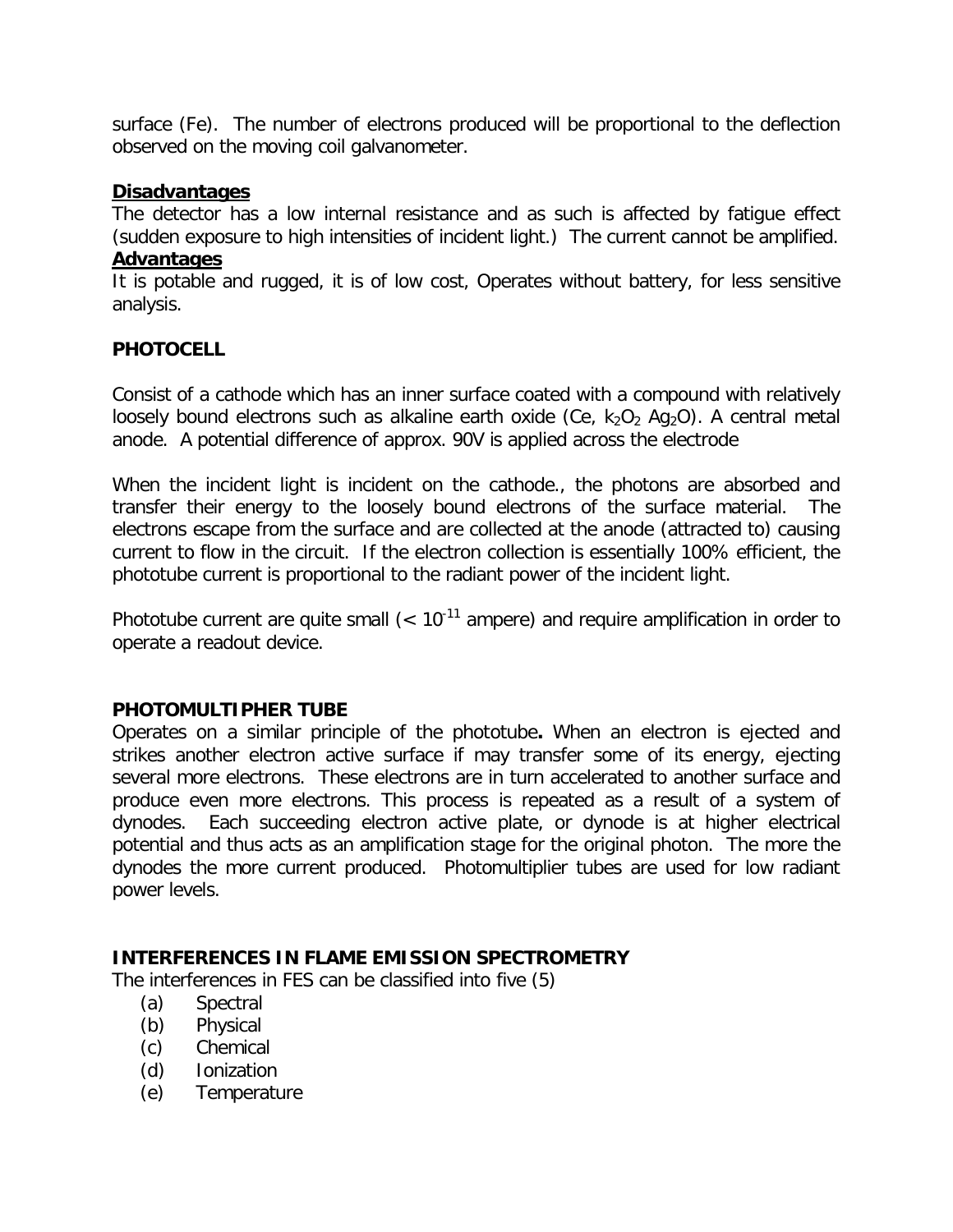#### **SPECTRAL**

(a) If two elements have their resonance lines very close and the monochonator is not good enough to separate them, then interference occurs.

For example Cu 324. 754nm Eµ 324.755mm Mg 285.21nm, Na 285.28nm It is then possible to have spectra overlap of the two elements This is removed by using a high resolving monochromators.

- (b) Flame radicals emission close to resonance lines of some elements also cause interference. Similarly use of organic solvents also gives rise to interference though formation of radials like  $C_2$ , CH. To eliminate this error, the solvent is aspirated alone before it is used for the sample' A correction can be effected
- (c) Self absorption or self reversal: This occurs when the emitted light from an atom is absorbed by the unexcited ground state atoms. The distortion leads to reduced sensitivity and more pronounced curvature of the calibration plots. This effect is nullified by using a hotter flame

#### **PHYSICAL INTERFERENCE**

Is also referred to as matrix effect. These are factors that influence the amount of sample reaching the flame. These include viscosity, density, surface tension and the volatility of the solvent used to prepare the test solution. To eliminate matrix effect, standard and sample solutions must be of similar composition. Matrix effect is removed by method of standard addition or internal standard.

That an element may serve as a source of interference is eliminated by adding the element to the sample and observing if the emission intensity is affected.

#### **Standard Addition**

Take some aliquot of sample into different test tubes. Take the reading for the unknown Ro, Now add about 5ppm, 10ppm, 15pm into same aliquot and take the reading such that any error in Ro will also give errors in the tubes.

A plot of the intensity is plotted against conc. and the graph is then extrapolated to get the concentration of sample.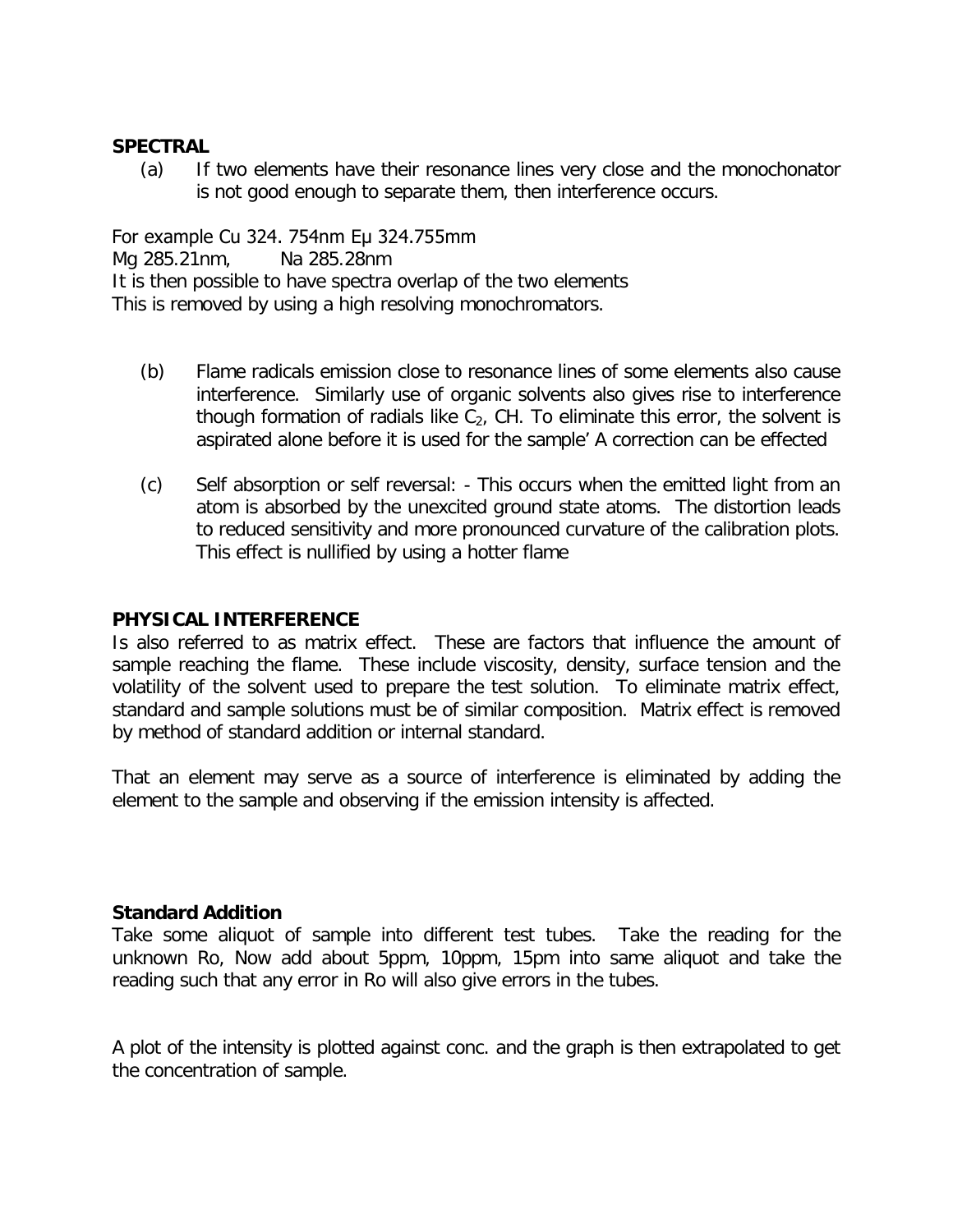### **CHEMICAL INTEFERENCE**

Occurs as the result of formation in the flame of compounds that are incompletely volatilized or dissociated. Most chemical interference takes place during the formation of solid particles in the flame prior to their evaporation. There are two types

#### **(a) Cation - Anion interference**

A good example is the calcium compounds of CaCl<sub>2</sub>, CaSO<sub>4</sub> and Ca<sub>3</sub> (PO<sub>4</sub>)<sub>2</sub>.  $CaCl<sub>2</sub>$  gives the most intense emission because it is more volatile than the others.  $CaSO<sub>4</sub>$  is more refractory and as such it reduces the intensity of emission of the pure  $Ca^{2+}$  ion. It is also possible to have CaOH<sup>+</sup> and CaH<sup>+</sup> emission as Ca reacts with radicals in the flame.  $PO_4^3$  has a greater effect on the  $Ca^{2+}$  ions, in that it reduces emission intensity to a greater extent them  $SO_4^{2-}$ 

The decrease in emission intensity of  $Ca^{2+}$  can be used for quantitative determination of phosphate

As PO<sub>4</sub><sup>3-</sup> conc. is increasingly added to Ca<sup>2+</sup> ions there occurs a gradual decrease in the  $Ca^{2+}$  emission intensity until at a certain stage when the increase in PO<sub>4</sub><sup>3-</sup> no longer affect it. Plot of decrease in Cal/  $PO<sub>4</sub><sup>3</sup>$  conc. gives a quantitative consideration. In general 3 methods are applied to remove chemical interference (a) Increase in flame temp (b) Use of Releasing agents (c) Extraction or concentration technique

To remove effect of  $PO_4^{3}$  on  $Ca^{2+}$  then a hotter flame should be used. This shows that flame was not hot enough to break the Ca  $-$  PO<sub>4</sub><sup>3</sup> bond. In case of hotter flame an ionization buffer should be added to the sample to prevent the sample from ionizing.

Releasing agent e.g LaCl<sub>3</sub> or La(NO<sub>3</sub>)<sub>3</sub> can also be used. These act as masking agents, La has a greater affinity for PO<sub>4</sub><sup>3</sup> and as such when added to CaPO<sub>4</sub><sup>3</sup> it displays Ca<sup>2+</sup> from PO<sub>4</sub><sup>3</sup> ,La(PO<sub>4</sub>)<sub>3</sub> has a smaller solubility than CaPO<sub>4</sub><sup>3</sup> and is also more stable.

Similarly complexing agents like EDTA (ethylene diamine tetra acetic acid) or oxime could be added. These also form a stable complex with  $Ca<sup>2+</sup>$  and are easily broken down in the flame.

The use of solvents to extract the metal ion of interest and as such have the ion in high conc. has also been used. Solvent like MIBK (methyl Iso butyl ketone) and APPC (ammonium pyridine dithiocarbonate). The solvents extract the ions of interest leaving behind the anions that may interfere in the analysis.

# **(b) Cation- Cation interference**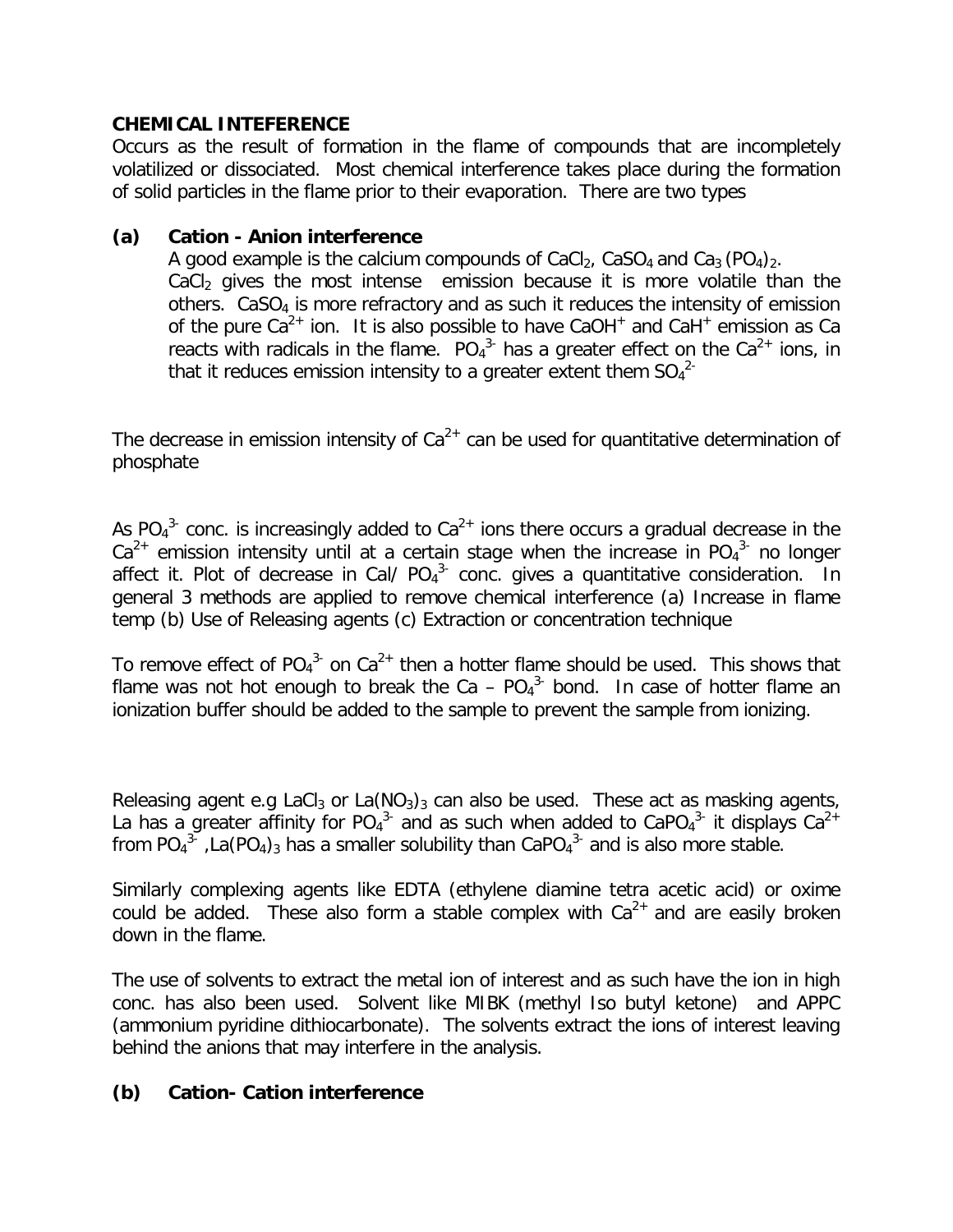This is not very common.

Al forms a refractive compound with Ca and as such it reduces the emission intensity of Ca

 $Ca + Al$  Ca A1O<sub>2</sub>, the interference is removed by increase in flame temp or use of releasing agents.

# **IONISATION INTERFERENCE**

Observed mostly for alkali metals. It is possible that during atomization, ionization can also take place

To prevent this, an ionization butter is added e.g in the determination of Na, K is used as the ionization buffer.

Since K is easily ionized than Na it produces electrons which then forces the back reaction  $Na^+ +e$  Na<sup>o</sup> to take place.

# **TEMPERATURE INTERFERENCE**

Any temp change will affect the E.I because of the change in population of the upper energy state; which simply put means that the hotter the flame, the greater the number of excited atoms. It is necessary to control the temp so as to get the same no of excited atoms for the same measurements.

Effect of temperature is better seen from the differentiation of the equation

Normally the presence of other chemical compounds in the flame affects the emission by changing the flame temperature.

:. A 1% change in the number of atoms in the upper state  $dN^* / N^*$  is equivalent to a temperature change ΔT given by

 $\Delta T = 0.01 \text{ KT}^2 \text{/E}$  $\Delta T = 7.0 \times 10^{-10} \text{ A m T}^2$ 

# **QUANTITATIVE ANALYSIS**

Sample preparation: - This depends on the element to be determined, the substrate material and method of atomization. Using a graphite furnace, samples do not require any chemical pretreatment as the chemical matrix is removed by aching prior to atomization.

For flame atomization most liquid samples can be sprayed directly into the flame after dilution with a suitable solvent. Solid samples are generally dissolved in acid. A 3:1:1 mixture of Nitric, sulfuric and perchloric acids is used for wet oxidation of organic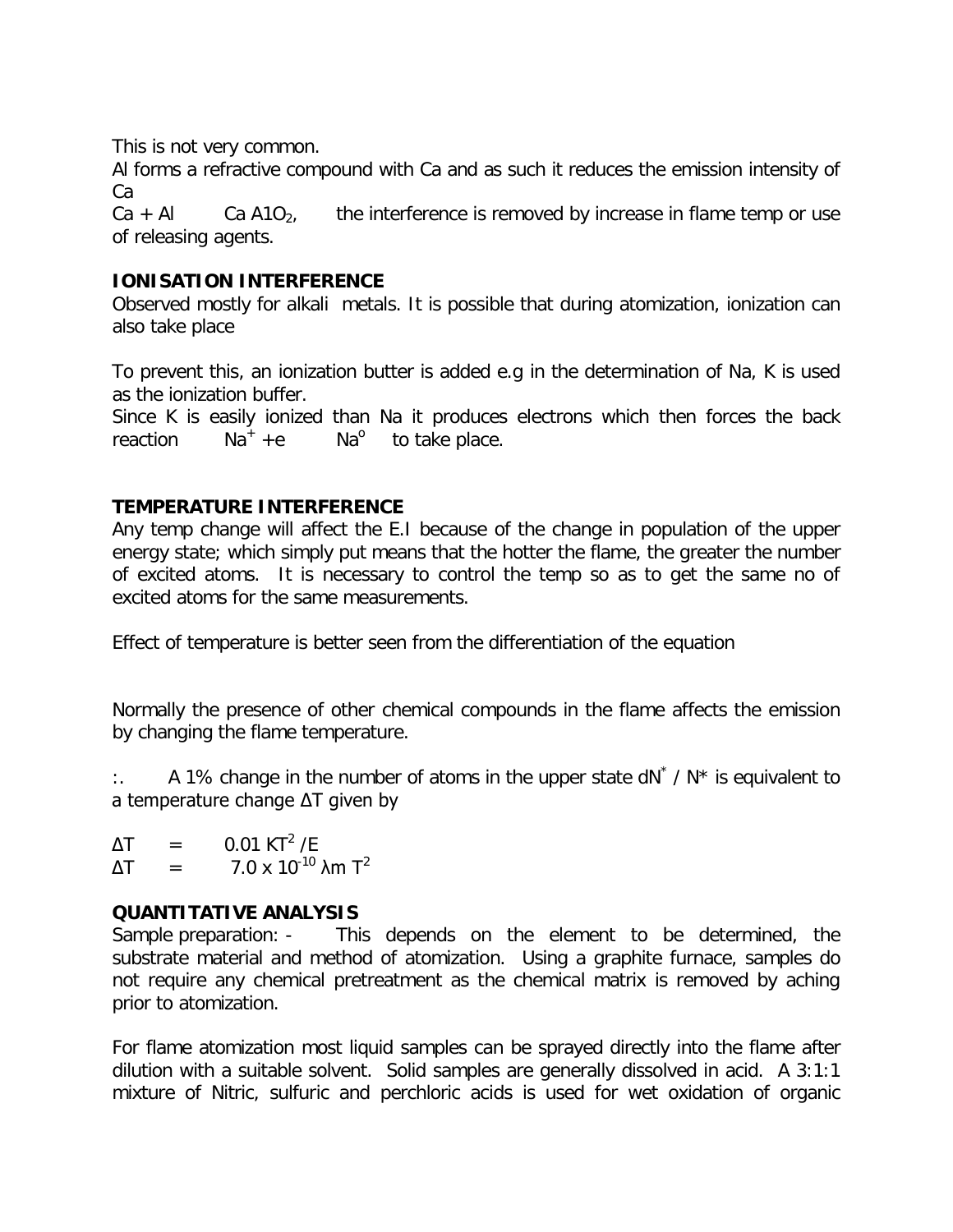matter. Also an organic solvent may be used to selectively extract metals after complexing from an aqueous solution and the solvent can then be aspirated directly into the flame.

Standards:. Standards and sample solution should be as similar as possible both in chemical and physical properties

# **CALIBRATION GRAPH / CURVES**

Flame emission is directly proportional to concentration if the conc. range of samples to be analyzed is known then a stock solution of a standard is prepared which can then be diluted to different conc. from which the calibration curve is drawn. Conc. is reported in ppm

For example preparation of 10ppm  $Ca^{2+}$  from CaCO<sub>3</sub> 10ppm  $Ca^{2+}$  contains 25mg CaCO<sub>3</sub> dissolved in IL of water. Dilutions 1, 2, 4, and 8 pm can be prepared from the equation  $M_1V_1 = M_2V_2$ 

The solutions are then aspirated into the flame and the intensities measured after the wavelength corresponding to the emission maximum has been picked.

The working curve must be checked from time to time since the slope of the curve may change due to minor fluctuations in the fuel and oxidant pressures or in sample flow rate.

# **APPLICATIONS**

- 1. Determination of alkali and alkaline earth metals in agricultural and chemical samples (blood samples, body fluids)
- 2. With hot flames for determination of earth metals in petroleum, agricultural and Geochemical samples.

# **ATOMIC ABSORPTION SPECTROPHOTOMETRY (AAS)**

There are two types

- (a) Flame AAS
- (b) Non flame or flameless AAS

# **PRINCIPLE**

Measurement of electromagnetic radiation or light absorbed by unexcited ground state atoms.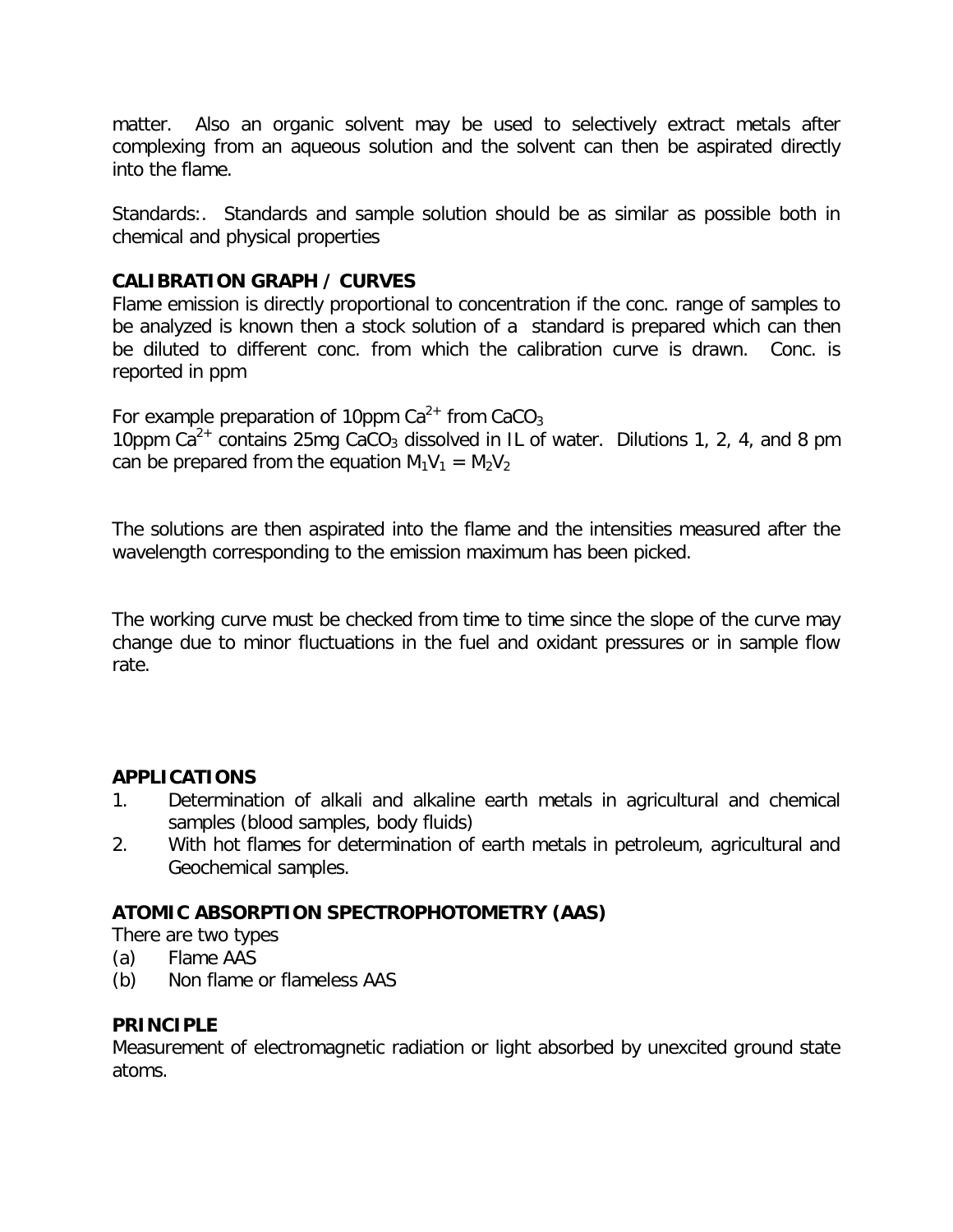The flame provides the temperature for desolvation, analyte vapour and atomization  $M-X$  $M^{\circ}$  +  $X^{\circ}$ 

Most of the atoms remain in the ground state and very few are excited.

Light source from AAS is direct current and also excited atoms give D.C and as such in the simple direct current AAS one is measuring  $I_0 + I_1$ ex. The instrument was latter modified such that light from the source is AC and as such Iex is no longer detected.

# **SIMPLE SINGLE BEAM AC AAS**

Due to the chopper the light becomes AC and also the detector is modulated to respond to only alternating current.

In this instrument spectra interference is not a problem as no light from the flame is seen i.e. no contribution from flame.

# **LIGHT SOURCE**

Usually a hollow cathode lamp (HCL)

Consists of a glass envelope containing an inert gas which can be argon or neon. Contains a hollow cathode and a tungsten anode. The analyte of interest is made the cathode.

When lamp is connected to voltage source inert gases become ionized giving rise to current in the lamp  $-$  about  $5 - 30$ mA depending on the pressure of the gas. Negative ions go to the cathode and positive ions to the anode. The collision of the ions with the cathode causes cathodic sputtering formation of atoms of analyte by collision with inert with inert gas ions

# **SINGLE ELEMENT LAMP**

The atoms formed collide with each other and the inert gas ions, this leads to collisional excitation of sputtered atoms. The analyte under test thus absorbs light emitted from the light source produced by a substance made of the same material as the analyte, this eliminates spectra interference.

# **MULTI-ELEMENT LAMP**

Here the cathode is an alloy of 3-4 elements e.g Mg, Zn Cu, Ag – Pb – Fe.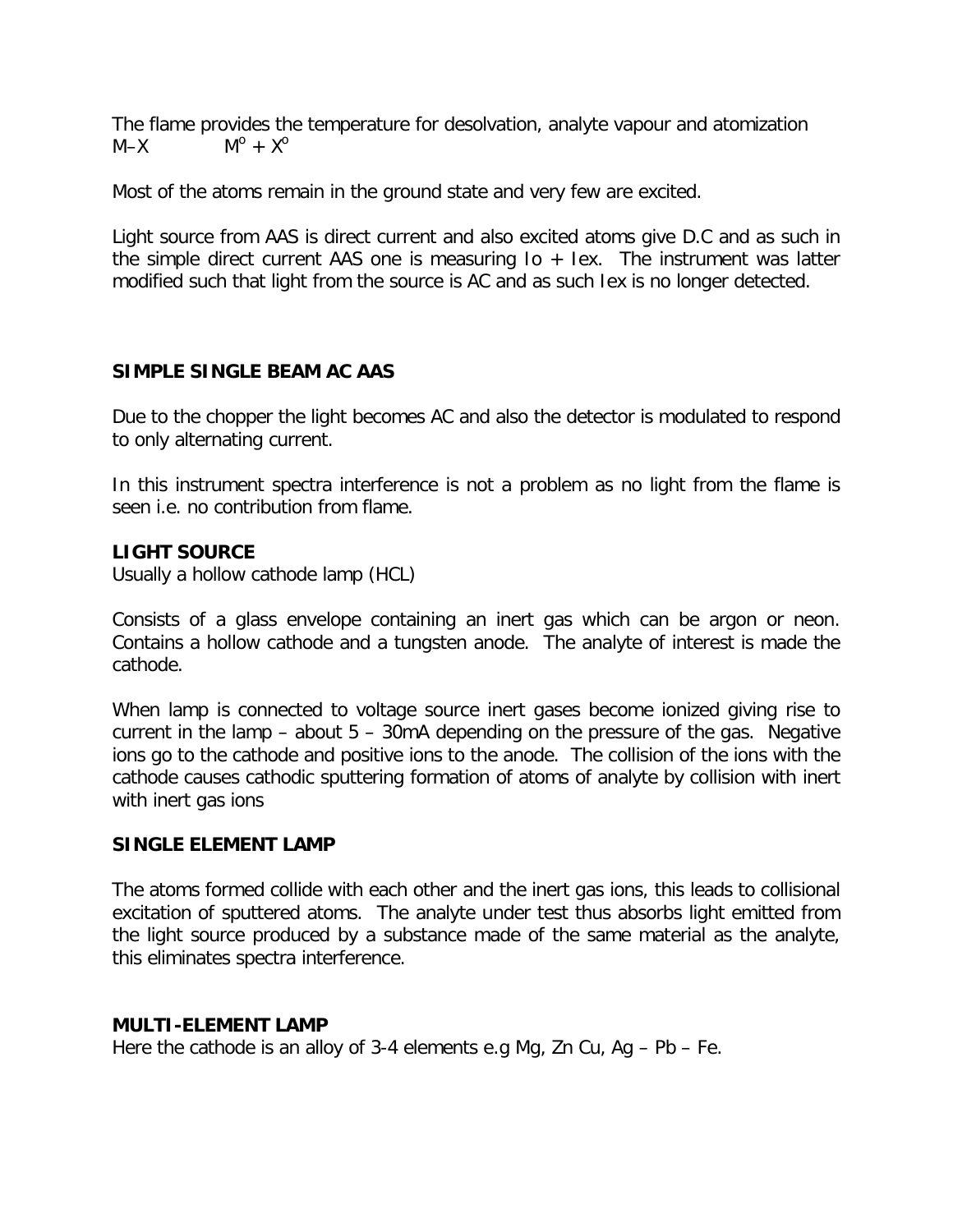There is preferential sputtering (relative volatilization) There is condensation of the atom cloud of each element on the other, which reduces the emission of the cathode for the analyte under test. Multi element lamps are cheap. In double beam instrument the condensation effect (reduction in emission intensity of cathode) is eliminated. Atomic absorption obeys the beer lamberts law

Poλ = Pλ e-<sup>kcδ</sup>

Po $\lambda$  = incident light energy at wave length  $\lambda$ 

 $PA =$  transmitted light energy

 $&=$  optical light path  $C = conc$ . Log  $P_0$  = kcl = Ecl (molar absorbance) P Log  $Po = A$  (absorbance) **P**  $A = EcI$ 

Absorbance measured is independent of temperature whereas emission is dependent on temperature.

# **OTHER LIGHT SOURCES**

Electrodeless discharge lamps (EDLS)

Introduced because of problems encountered in hollow cathode lamps. E.g some elements do not make suitable hollow cathodes (Se, Sb, Ge.).

A tube is evacuated of air and a volatile metal or metal halide of the substance under test is put into the tube. An inert gas is introduced into the tube and sealed.

A micro wave frequency or Radio frequency is then applied to volatilize the metal / metal halide. The atomization is achieved by the collision of the vapour of the metal with the inert gas. Problem here is that the light must be optimized in terms of pressure in tube and other parameters for each element. There is also the problem of stability over a long period of use. Tube must not be too long or else condensation of the atoms can take place and this leads to a decrease in intensity.

# **NON FLAME METHODS OF ATOMISATION**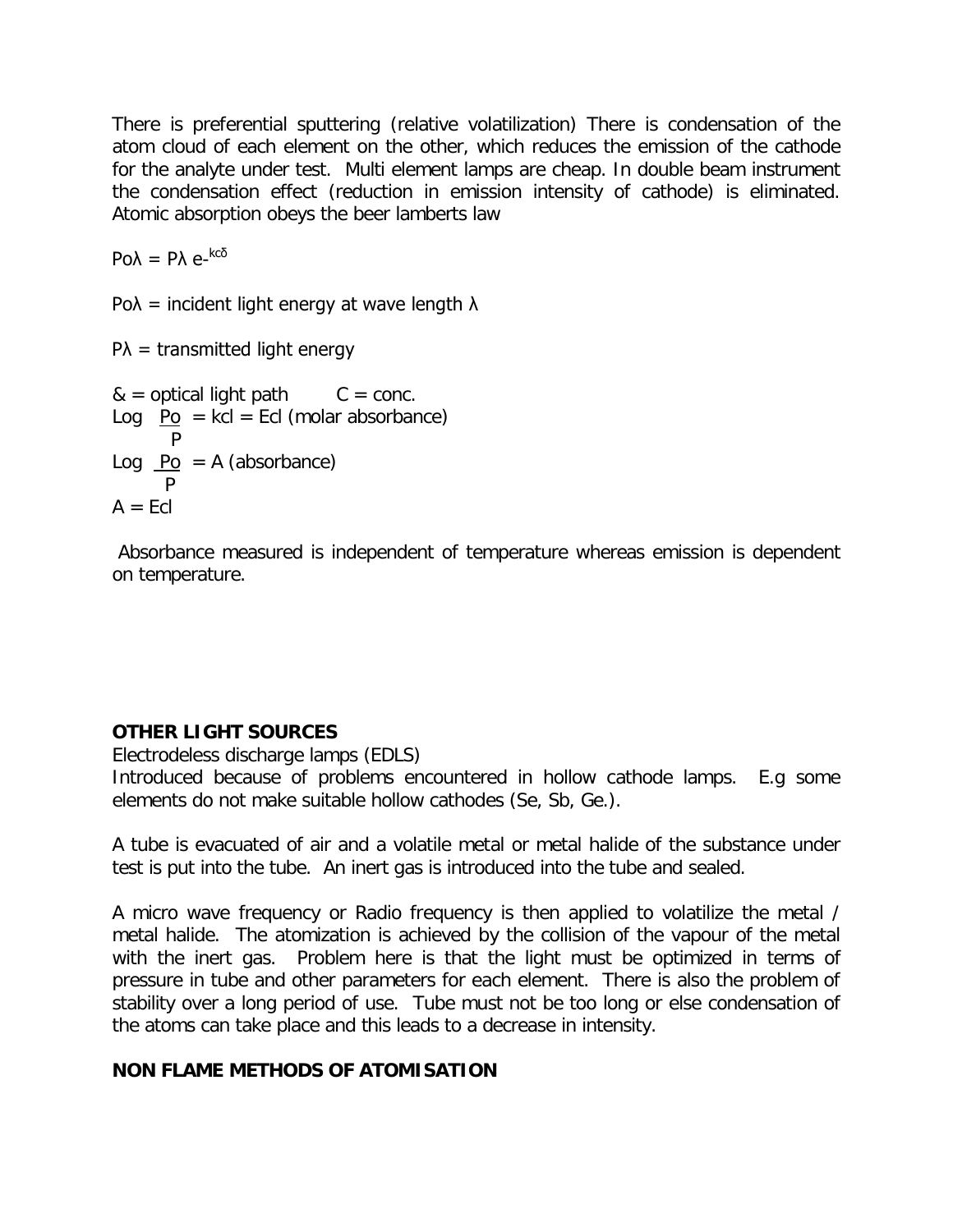The flame is referred to as the atom cell because it breaks down the bond between the metal and the anion to produce atoms. it has the following advantages

- (1) It is relatively easy to obtain precise conditions in the flame  $(0.1 1\%)$
- (2) Automation of sample injection improves analysis time
- (3) Can be used to determine about 60 elements

# **Disadvantages**

- (1) Because of flame temp which is limited, atomization is difficult for element that from refractive compound e.g W, V.
- (2) Only about  $5 15\%$  of sample nebulised reaches the flame (0.2ml  $-$  0.6ml of sample / min gets to the flame)
- (a) Sample loss
- (b) Sensitivity is limited by dilution effect of the flames gases.
- (3) Non-atomic absorption, a back ground correction usually a deuterium lamp is used
- (4) Sample must be in solution
- (5) Chemical interference

# **NEED FOR NON-FLAME METHODS**

The desire to analyze small samples containing low level low of the component has resulted in the development of a number of flame atomization devices

# **VAPOUR GENERATION TECHNIQUES**

Used for volatile elements or elements that form volatile metal halides As, Se, Ge, Te Tellurian Sb, Pb, Bi

Can also be used as a separation method because non volatile elements remain unvaporised.

Hg determination

The sample Containing Mercury is reduced to the metallic Hg with Sn.

 $HgX + Sn(\Pi)$  Hg + Snx

Air is pumped through the solution of the metallic mercury to vaporize the Hg. The vapor of the mercury is dried by passing it through a desiccation tube then passed the dried vapour to an Hg absorption cell.

Regent like Zn / HCl, Ti / HCl, sodium borohydride  $N$ aBH<sub>2</sub> is commonly used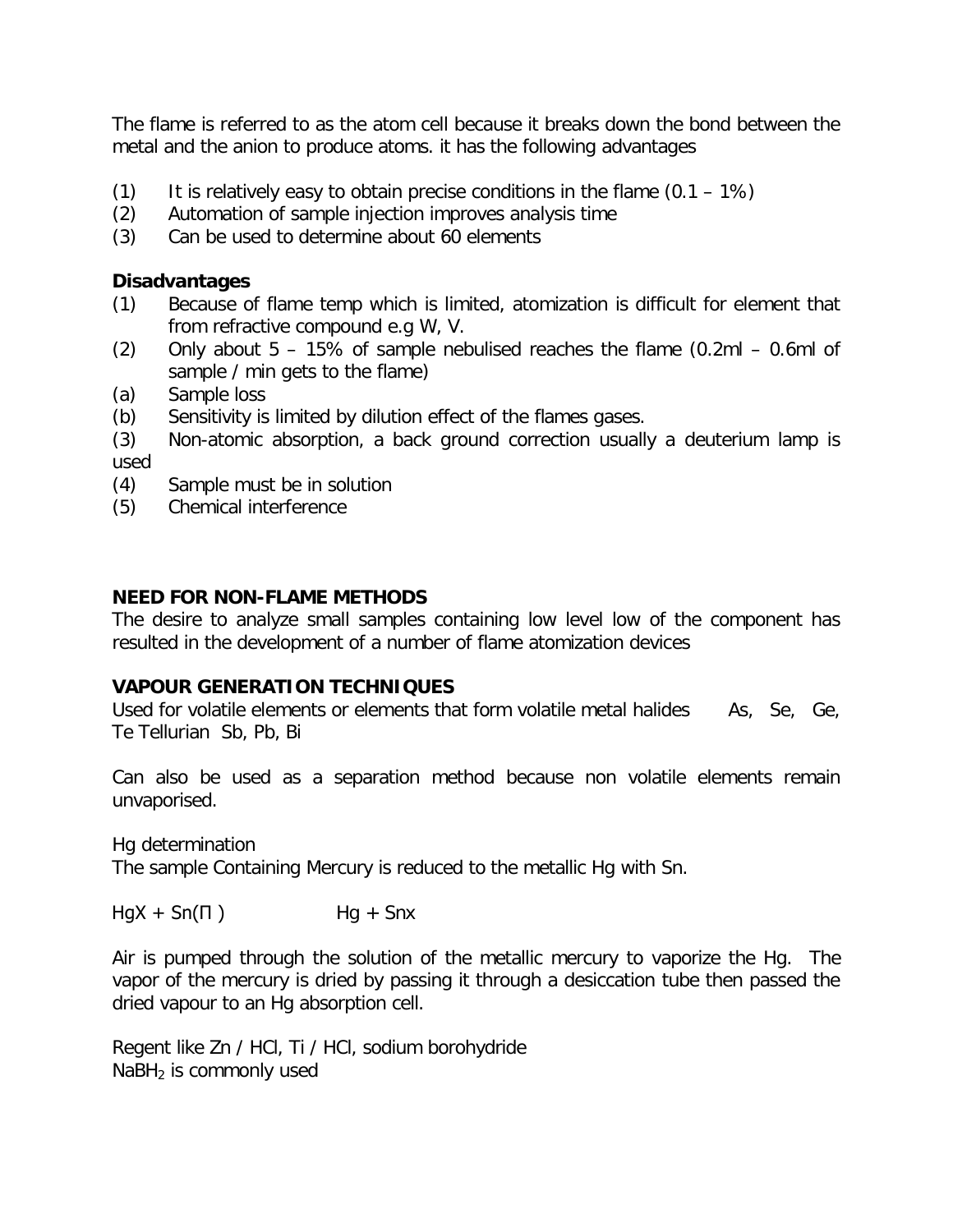$N_2$  or Ar is used as carrier for the hydride vapour from the hydride generating chamber to the flame. (Note atomization in flame, but not vaporization).

### ELECTROTHERIMAL ATOMIZATION PROCESS

Consists of a hollow graphite cylinder about 50m in length and 9mm internal diameter and so situated that the radiation beam passes along the exist of the tube. The graphite tube is surrounded by a metal jacket through which water is circulated and which is separated from the graphite tube by a gas space. An inert gas e.g argon is used. The solution to be analyzed (100µl) is introduced by inserting the tip of a micropipette through a port in the outer water jacket – and into the gas inlet orifice in the centre of the graphite tube. The graphite cylinder is then heated by the passage of an electric current to a temp high enough to evaporate the solvent. Current is then increased so that the sample is ashed then vapourised so that metal atoms are produced.

Commercial flameless atomizers are based on the mass Mann furnace.

A sample a few µl of a liquid or a few mg of a solid is placed in a graphite tube or cup and is heated electrically. The heating is in 3 stages

- 1. Low temp to remove solvent
- 2. A higher temp to ash the sample (i.e. to remove the chemical matrix by volatilization and pyrolysis.
- 3. Heated to incandescence to atomize the sample. Oxidation of the graphite is prevented in a air of N2 or Ar.

The Detection limit for Se, Fe, Ge, Sb and As is improved X 1000 by use of non – flame atomization instead of the normal flame method.

#### **PRACTICAL AAS**

Plot a calibration curve and from this read up the conc. of your sample.

Use flameless AAS for trace metals in water or Hg in human air (AAS is no longer use full) Methods that can be used to improve FAAS

- 1. Preconcentration technique
- 2. Solvent extraction

Most metals of interest may be extracted by 1-2% APAC at pH 2-3 into an organic solvent, Extract the element into methyl isobutyl ketone (MIBK) then aspirate directly into flame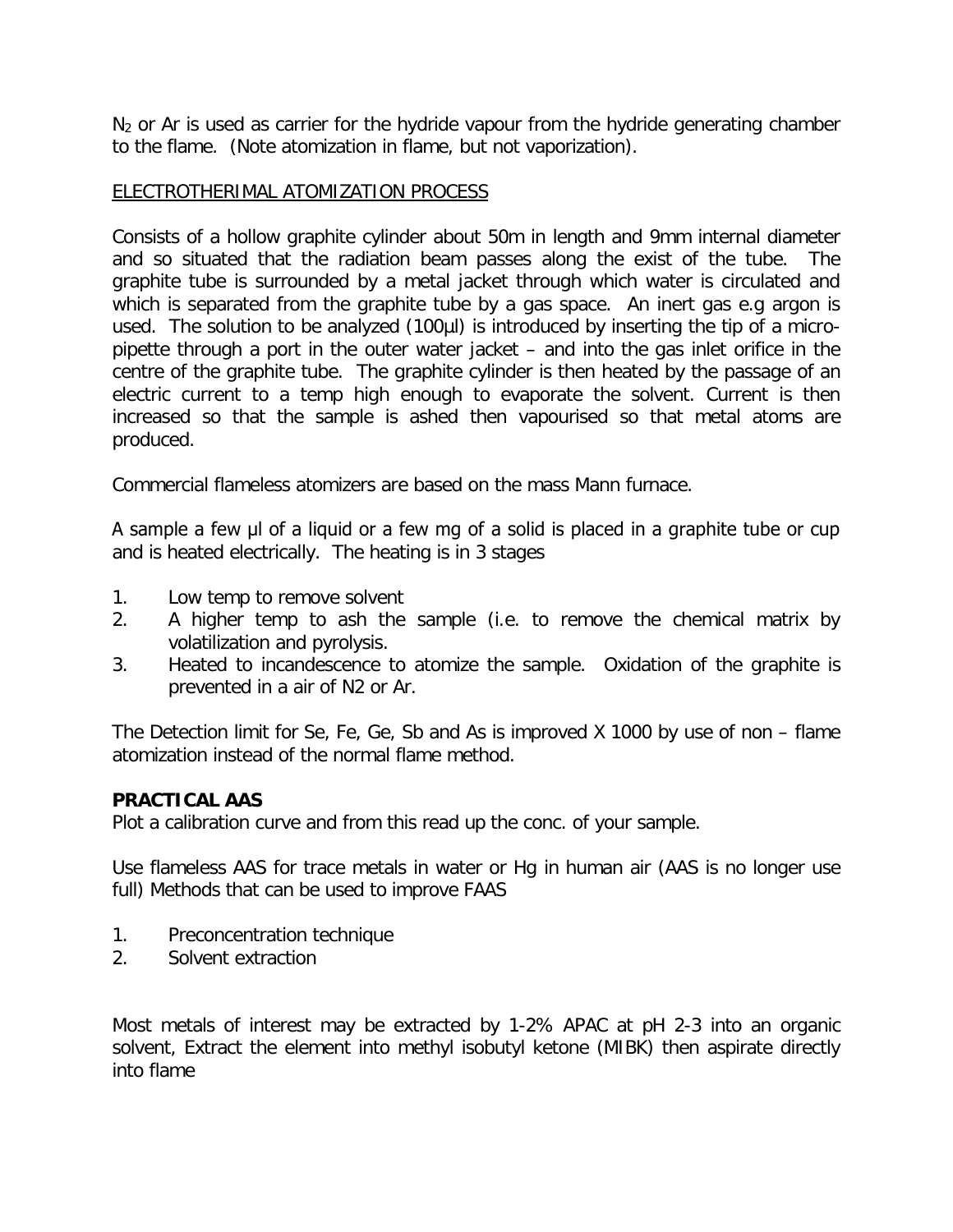Comparison of performance of flame and Hydrogen generation technique

|    |               | Flame AAS Hydride generation |
|----|---------------|------------------------------|
| Sb | 0.05          | 0.0005                       |
| As | 0.5           | 0.008                        |
| Bi | 0.1           | 0.0002                       |
| Pb | $0.2^{\circ}$ | 0.1                          |

# **Flame AAS Electrothemal Atomizer**

| ΑI | 0.09 | 0.002  |
|----|------|--------|
| Bа | 0.05 | 0.0045 |
| Cd | 0.03 | 0.0002 |
| Ph | 0.O2 | 0.001  |

#### **DOUBLE BEAM INSTRUMENT**

In a double beam instrument, the instrument electronic noise is cancelled out. The loss of intensity does not constitute a problem because the incident and emergent ray is received by the monochromatic detector directly.

#### **INTEFERENCE IN AAS**

Temp (none)

Spectral:. Does not occur in theory, however practical details show non-atomic absorption interference due to molecular absorption which is greater in the UV region. Because of this a back ground corrector devise is introduced

HCL measures atomic + molecular absorption. To correct aspirate the sample and put on the deuterium lamp. Any absorption observed will be due to molecular absorption.

In general FES is better for elements with wave lengths over 350.nm. White FAAS is better for element with wavelength less than 350mm

#### **Response (Detection Limit**

| e.g | <b>Element</b> | <b>Anm</b> | <b>FAAS</b> | <b>FES</b> |
|-----|----------------|------------|-------------|------------|
|     | 7n             | 213.9      | 0.009       | 80         |
|     | Mg             | 285.2      | 0.003       |            |
|     | Na             | 589.0      | 0.003       | 0.001      |
|     | Ιi             | 670.8      | 0.02        | 0.001      |
|     | Са             | 422.7      | 0.02        | 0.01       |

Atomic absorption spectroscopy has been used for the determination of approximately 70 elements. Applications include clinical and biological samples, forensic materials,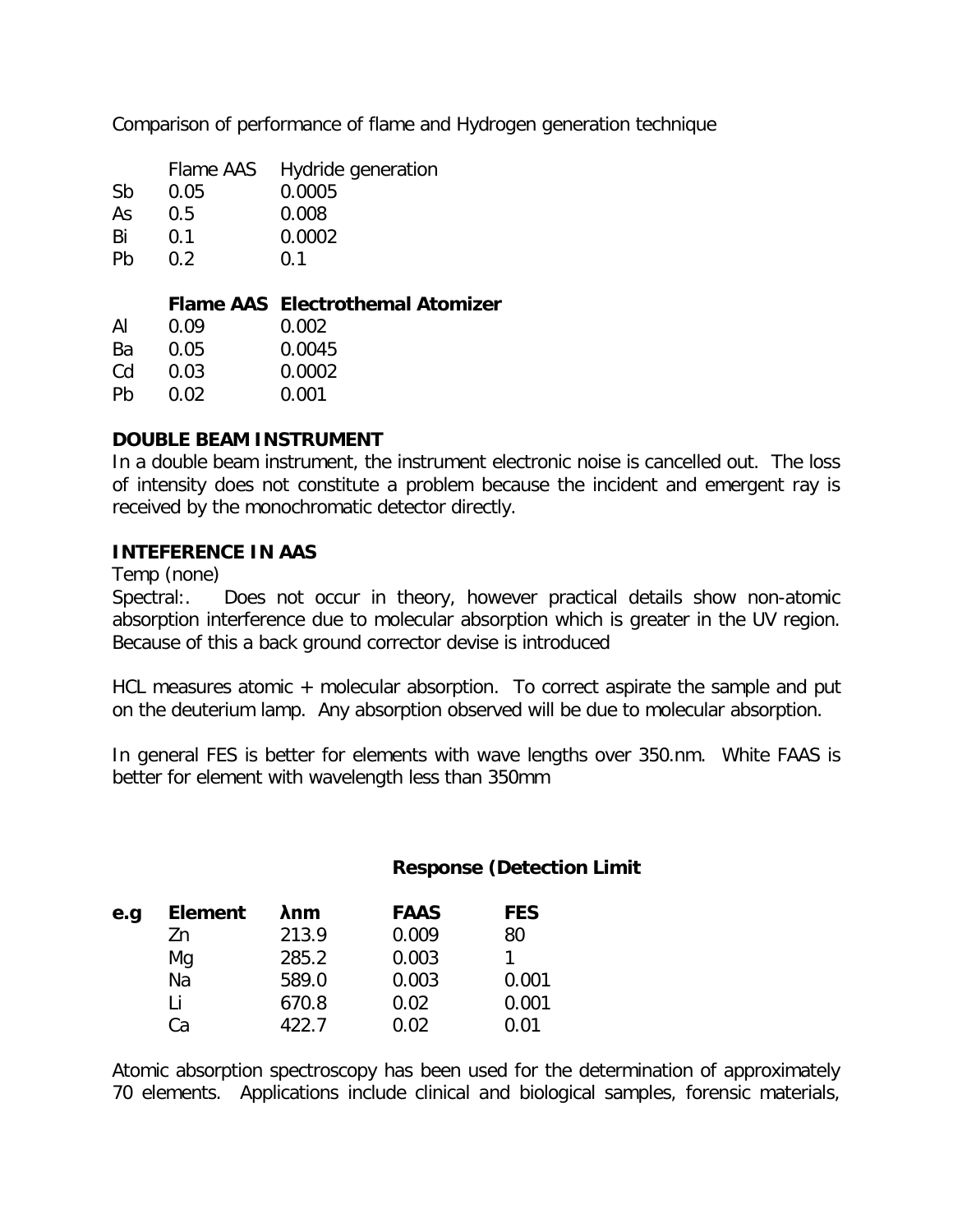food & beverages, water and effluent soils, plants and fertilizers, iron, steel, various other alloys, minerals, petroleum products pharmaceuticals and cosmetics.

### **POLARIMETRY**

Is the measurement of the change of the direction of vibration of polarized light after its interaction with optically active materials.

Natural light (white) consists of electromagnetic waves vibrating in all possible orientations around the direction of propagation

If the light can be sorted out, such that we have the rays vibrating in a particular plane then we have – plane polarized light. (Note light wave consists of an electric and a magnetic component vibrating at right angles to each other.). Circularly polarized light represents a wave in which the electrical component & magnetic component spirals around the direction of propagation of the ray, either clock wise (right handed or dextrorotatory) or counter clock wise (left handed or laevorotatory.)

A plane polarized ray can be represented as the vector sum of two circularly polarized rays, one moving clock wise and one counter clock wise and with the same magnitude of vibration.

At zero time, sum of Clo and Cdo (right and left circularly polarized rays) equals Po (plane – polarized ray). At the time when Clo becomes  $Cl_1$ , and for  $Cd_1$ , etc. the vector sum is  $P_1$  etc. However when the plane polarized ray passes through some material and one of the circularly polarized component e.g the laevorotatory is slowed down then the resultant would be a plane polarized ray rotated relatively to the right from its original position. E.g if the right handed ray is  $90^{\circ}$  ahead of the left handed ray. The diagram below results in which the plane polarized resultant ray is rotated 45<sup>0</sup>

The rotation **a** is one-half of the phase difference of the two circular components.

The index of refraction η is the ratio of the velocity of a ray of light in a vacuum C, to its velocity in a medium V  $\eta = C/v$ .

:. If a substance showed different indices of refraction for the l and d component of a plane polarized ray, then one beam would be slowed down on passage through the medium and the plane of polarization of the ray would be rotated.

Then  $\eta l = C$  a  $\eta d = C$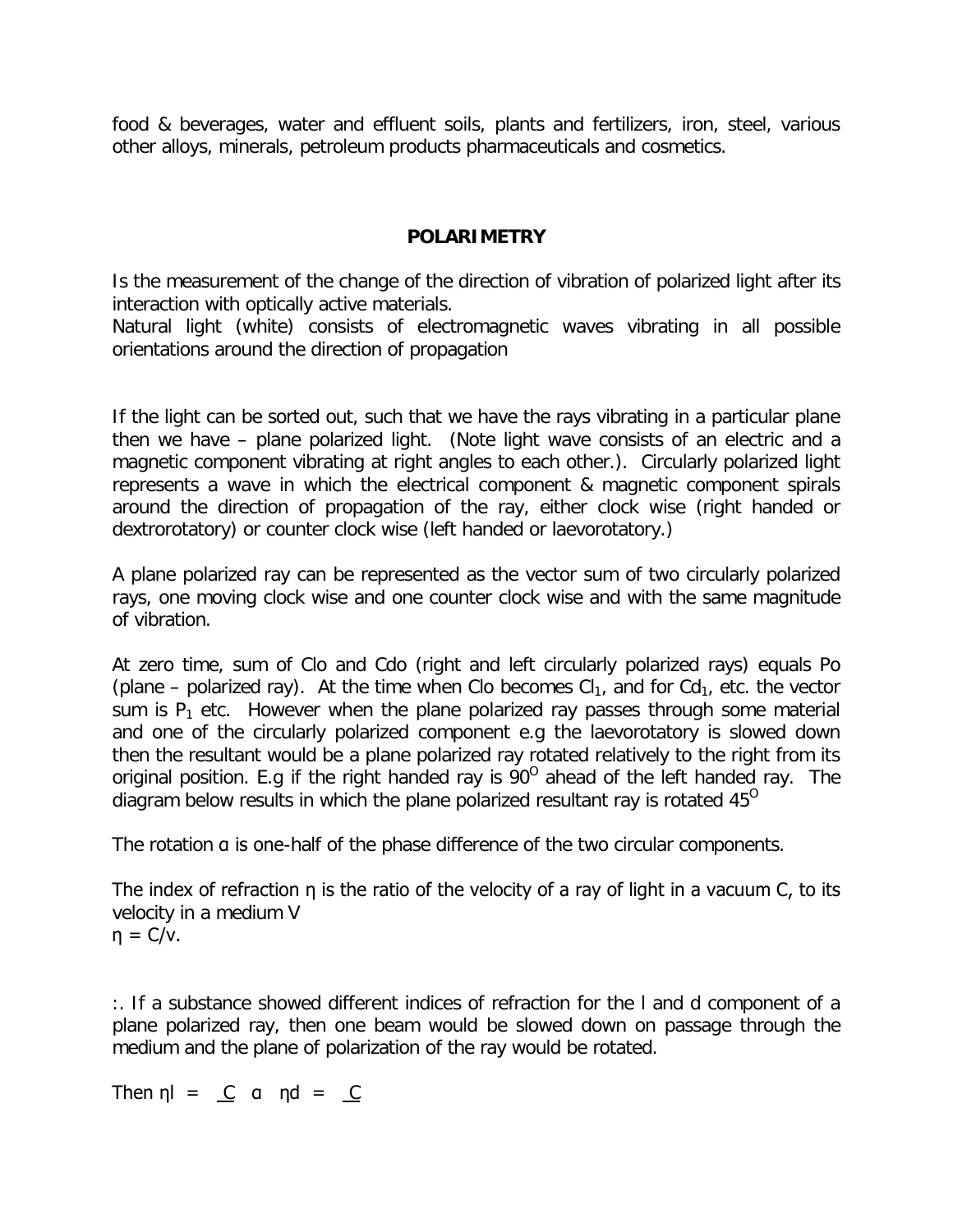υl υd

:. η $|u| = n du d$  or  $u|/ud = n d/n$ 

If b represent the length of the column of material traversed by the ray, λo the wavelength of the light, γ the frequency of rotation (or vibration) of the light and C the velocity of light in a vacuum, then the difference in degrees between the two rays is given by

Ψ = 2πb/λo (ηd – η) Since Ψ/2 = α  $a = \pi b / \lambda o (\eta d - \eta)$ Or ηd – η = αλo/πb

#### OPTICAL ROTATORY DISPERSION AND CIRCULAR DICHROISM

Circular dichroism is the relationship between rotatory power and light absorption in optically active compound. A compound is optically active in solution if its structure cannot be brought to coincide with that of its mirror image that is the compound does not possess a plane or a center of symmetry. A polarimeter combined with a monochromator such that measurement of optical rotation at various wavelengths gives the optical rotatory dispersion (ORD) while if d and 1 circularly polarized light can be produced and a spectrophotometer used to measure the differing absorption by compounds at certain wavelengths then the circular dichroism (CD) can be measured. Both ORD and CD are useful in structural determination of optically active compounds

It was observed that for certain optically active absorption bands in a compound, the rotatory power first increases strongly then falls off and changes sign. This effect, is known as cotton effect, within the absorption band the molar absorptivity for R and L hand circularly polarized light is different i.e. (Ed – EI)  $#$  O. This effect changes linearly polarized light into elliptical polarized light known as circular dichroism.

# **MEASUREMENT OF OPTICAL ROTATION**

Rotation is dependent on thickness of the layer traversed by the light, wavelength of the light and temperature (also dependent on Conc. if substance measured is a solution.) Some substances change their rotation with time e.g some change from one structure to another with a different rotatory power – mutarotation. Common among sugars. Some substances owing to enolization within the molecules may rotate so as to become symmetrical and thus lose their rotatory power – racemization.

Mutarotation and racemization are affected not only by time but by pH, temp, and other factors, Therefore in a polarimetric measurement all the experimental conditions must be known

length for liquids 10cm, solids 1mm wavelength, (546. 1mm) – green mercury line or sodium doublet (589.0 / 589.6nm), Temp 20<sup>0</sup>C.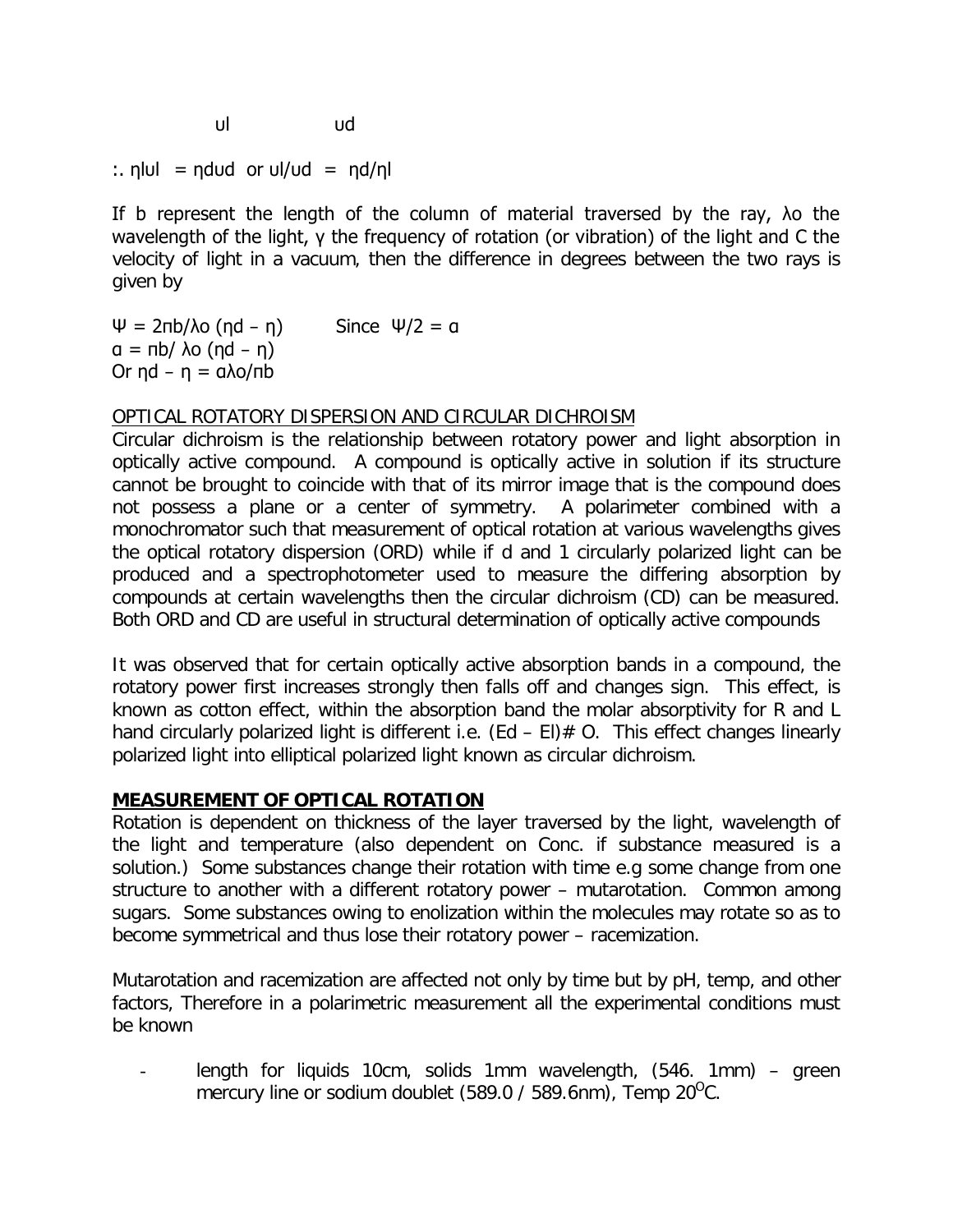:. If b is the thickness in decimeters, C is the conc. of solute in gm / 100ml of solution, α is the observed rotation in degrees and [α] is the specific rotation or  $[a] = 100a /$ bC

Temp of the measurement is indicated by a superscript and the wavelength by a subscript

For pure liquids, unit density is assumed as standard

:.  $[a] = a/bp$  where p is density.

Temp changes have several effects upon the rotation of a solution or liquid. An increase in temp increases the length of the tube, decrease the density :. Reducing the no of molecules involved. It causes changes in the rotatory power of the molecules themselves due to association or dissociation, increased mobility of the atoms.

Temp effect can be equated thus Where z is the temp coefficient of rotation.

Interest in polarimetry is to determine the conc. of substance although there is correlation between rotation and chemical structure. Relationship between rotation and conc. is strictly not linear and as such [α] of a solution is not constant. Relationship between [α] and conc. is given by

- [α] = A + Bq………………………(1)
- [α] =A + Bq + Cq2 ……….……….(2)
- $[a]$  = A + Bq/C + q………………...(3)

Equation 1 gives straight line, (2) a parabola and (3) a hyperbola. The const. A, B, C are determined from several measurement at diff. Conc. The values of [α] extrapolated to infinite dilution may be used Molecular rotation  $\lceil \Phi \rceil = \lceil a \rceil \times \text{mol wt} / 100$ 

#### **SACCHARIMETRY**

Polarimetry has been used in the analysis of sugar based on the fact that upon hydrolysis of sucrose when heated with acid or enzyme invertase sucrose is inverted to form one molecule of fructose and one of glucose all having different specific rotation, sucrose 66.5, fructose – 93, glucose 52.5 thus the specific rotation changes from  $+66.5$ to (-93+52.50) /2 = -20.20<sup>0</sup> :. By measuring the changed rotation upon inversion sucrose can be determined even in the presence of other optically active substances.

The clerget formula is used for determination of sucrose % sucrose =  $100 (a - h) x W$  $144 - t/2$  w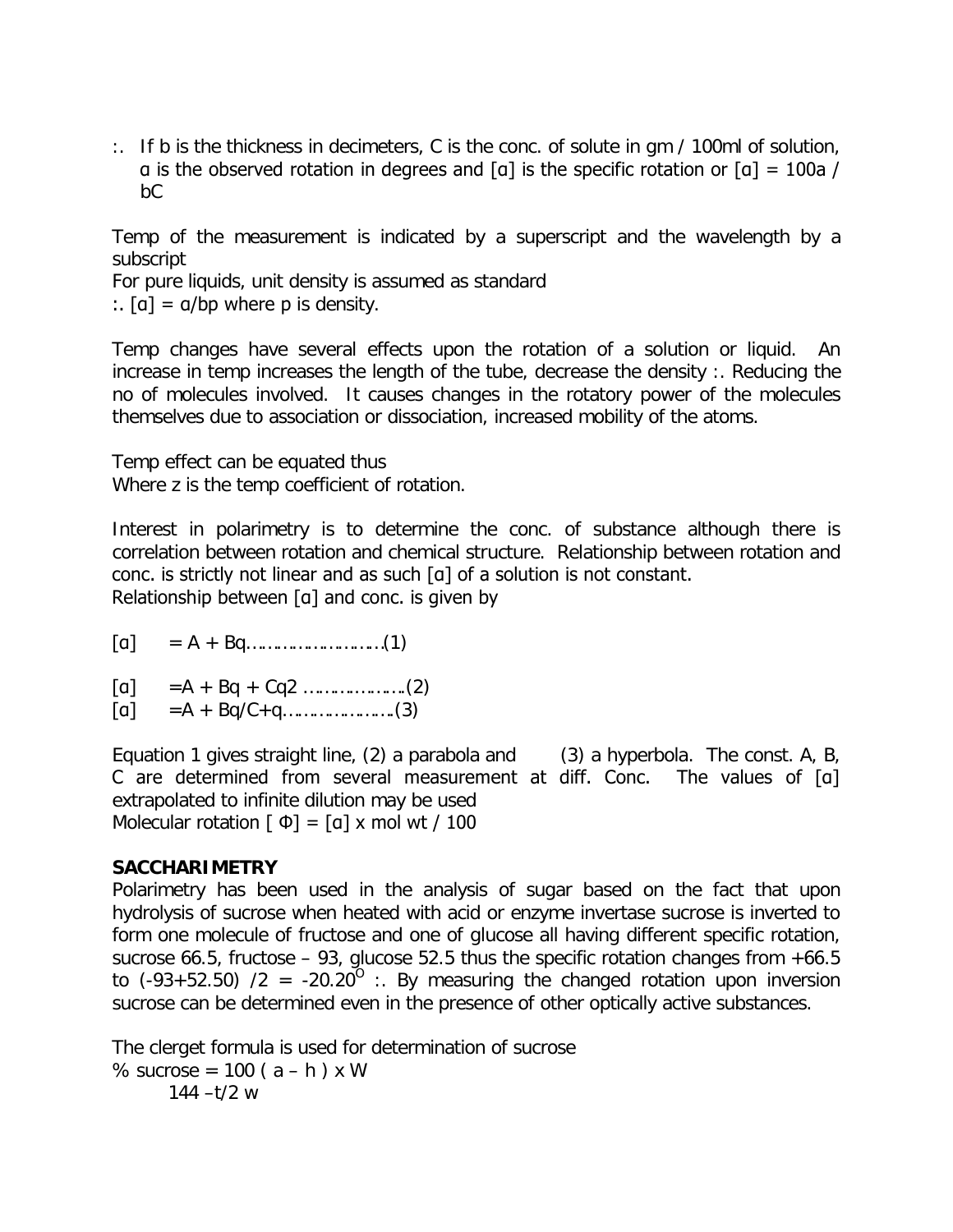Where  $a =$  rotation of sucrose solution before inversion,  $h =$  rotation after hydrolysis.  $T = temp$ , W weight for saccharimeter used,  $w = wt$  of sample taken per 100ml of solution.

#### **POLARIMETER**.

Consists of (i) light source (ii) polarizer (iii) analyzer (iv) A graduated circle to measure the amount of rotation (v) sample tubes.

Most polarimeters are designed for visual observation though it is possible to be equipped with photocells or other devices for measuring the intensity of light emerging from the instrument.

# **LIGHT SOURCE**

Sodium vapour lamps and mercury vapour lamps. The Na lamp emit light of  $\lambda$  589 and 589.6 and a continuous back ground eliminated with a filter of 7% k  $_2$ Cr<sub>2</sub>O<sub>7</sub>. Hg lamp has several wavelengths prominent are 435.8, 491.6, 546.1, 577.0 and 579.1nm. Proper choice of filters permits isolation of each line.

Polarizer analyzer consists of several different types. One type consists of a crystal usually calcite or quartz, cut diagonally at such an angle that one component of the light is totally reflected. The second component passes through the second half of the crystal and thus emerges in the same direction as the original beam.

Another type of polarimeter depends on the differences in the prisms in terms of the angles of the prism and of the cut diagonally through the prism. The glan Thompson and the Nicol prism are the most common.

The nicol prism requires smaller pieces of calcite and is cheaper, but is not as good as the glan Thompson prism.

Light can also be polarized by reflection from a mirror at the proper angle – Brewsters angle. Such that if light strikes a mirror at an angle i when tan  $i = \eta$  (refractive index of mirror material)., then only the component vibrating perpendicular to the plane of incidence (parallel to the mirror surface) will be reflected. A third method is using Polaroid filters. These are made of strongly dichroitic crystals oriented in a plastic material. The crystals strongly absorb light, vibrating in one direction and only weakly absorb light, vibrating in the perpendicular direction, Polaroid's never give 100% polarization and also the light must be in the region from about 500- 680nm :. Polaroid are used on less expensive instrument

The graduated circle is fitted with a veirnier for more precise measurement of the angle through which the analyzing prism has been rotated. Special reading devices employing a pair of parallel index lines are used on the most precise instruments in